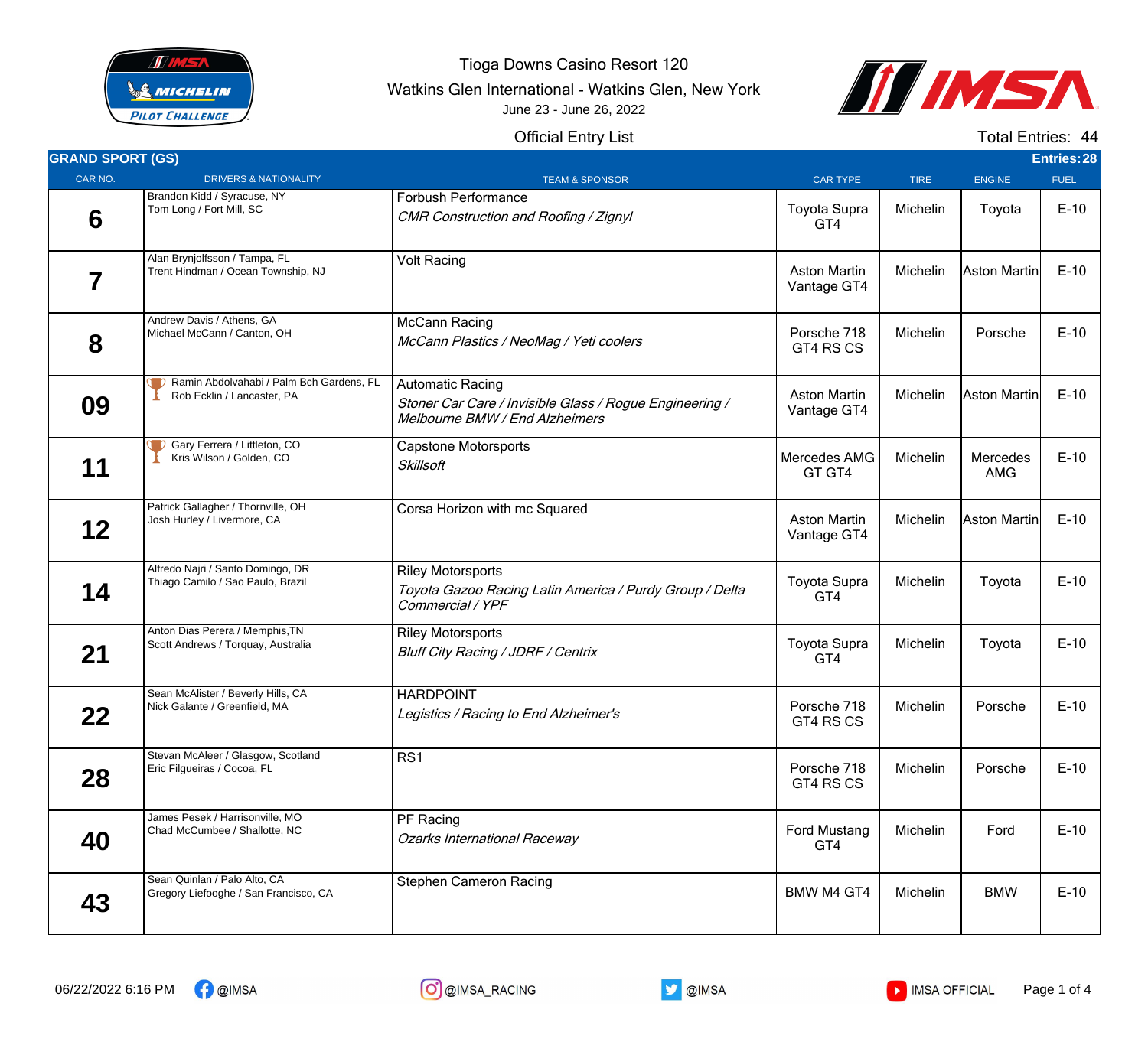| <b>GRAND SPORT (GS)</b> |                                                                          |                                                                                                    |                            |             |                        | Entries: 28 |
|-------------------------|--------------------------------------------------------------------------|----------------------------------------------------------------------------------------------------|----------------------------|-------------|------------------------|-------------|
| CAR NO.                 | <b>DRIVERS &amp; NATIONALITY</b>                                         | <b>TEAM &amp; SPONSOR</b>                                                                          | <b>CAR TYPE</b>            | <b>TIRE</b> | <b>ENGINE</b>          | <b>FUEL</b> |
| 46                      | Hugh Plumb / Unionville, PA<br>Matt Plumb / Chadds Ford, PA              | TeamTGM<br>JKTGFoundation.org / #HealthInnovation                                                  | Porsche 718<br>GT4 RS CS   | Michelin    | Porsche                | $E-10$      |
| 47                      | Matt Travis / The Woodlands, TX<br>Jason Hart / Flower Mound, TX         | <b>NOLASPORT</b>                                                                                   | Porsche 718<br>GT4 RS CS   | Michelin    | Porsche                | $E-10$      |
| 55                      | Trevor Andrusko / Marietta, GA<br>Mike Skeen / Charlotte, NC             | FCP Euro by Ricca Autosport<br>LIQUI MOLY / Corteco / TRW Ultra / Zimmermann / Nissens /<br>Sparco | Mercedes AMG<br>GT GT4     | Michelin    | Mercedes<br>AMG        | $E-10$      |
| 56                      | Kenton Koch / Charlotte, NC<br>Eric Foss / Fort Worth, TX                | Murillo Racing<br><b>Mosing Motorcars</b>                                                          | Mercedes AMG<br>GT GT4     | Michelin    | Mercedes<br><b>AMG</b> | $E-10$      |
| 59                      | Bob Michaelian / Seal Beach, CA<br>Billy Johnson / Boynton Beach, FL     | KOHR MOTORSPORTS<br><b>RACE FOR RP</b>                                                             | <b>Ford Mustang</b><br>GT4 | Michelin    | Ford                   | $E-10$      |
| 60                      | Luca Mars / Sewickley, PA<br>Nate Stacy / Owasso, OK                     | KOHR MOTORSPORTS<br>Allegheny Ford Truck / Race For RP                                             | <b>Ford Mustang</b><br>GT4 | Michelin    | Ford                   | $E-10$      |
| 64                      | Ted Giovanis / Highland, MD<br>Owen Trinkler / Nashville, TN             | TeamTGM<br>JKTGFoundation.org / #HealthInnovation                                                  | Porsche 718<br>GT4 RS CS   | Michelin    | Porsche                | $E-10$      |
| 65                      | Brent Mosing / Lafayette, LA<br>Tim Probert / Houston, TX                | Murillo Racing                                                                                     | Mercedes AMG<br>GT GT4     | Michelin    | Mercedes<br><b>AMG</b> | $E-10$      |
| 66                      | David Brule / Channing, MI<br>Alec Udell / The Woodlands, TX             | <b>Kelly Moss</b><br>Thu Brulé Skin Care                                                           | Porsche 718<br>GT4 RS CS   | Michelin    | Porsche                | $E-10$      |
| 71                      | Frank DePew / Richmond, VA<br>Robin Liddell / Edinburgh, Scotland        | <b>Rebel Rock Racing</b><br>Urban Grid                                                             | Chevrolet<br>Camaro GT4.R  | Michelin    | Chevrolet              | $E-10$      |
| 72                      | Kenny Murillo / Santa Rosa, CA<br>Christian Szymczak / Oakland, CA       | Murillo Racing                                                                                     | Mercedes AMG<br>GT GT4     | Michelin    | Mercedes<br><b>AMG</b> | $E-10$      |
| 83                      | Thomas Collingwood / St. John's, NL<br>Spencer Pumpelly / Atlanta, GA    | <b>BGB Motorsports</b>                                                                             | Porsche 718<br>GT4 RS CS   | Michelin    | Porsche                | $E-10$      |
| 93                      | Sameer Gandhi / San Francisco, CA<br>Tyler McQuarrie / Danville, CA      | CarBahn with Peregrine Racing<br>Menlo / Accel                                                     | Porsche 718<br>GT4 RS CS   | Michelin    | Porsche                | $E-10$      |
| 95                      | Bill Auberlen / Lake Havasu City, AZ<br>Dillon Machavern / Charlotte, VT | <b>Turner Motorsport</b><br>LiquiMoly / Barletta Engineering                                       | BMW M4 GT4                 | Michelin    | <b>BMW</b>             | $E-10$      |

06/22/2022 6:16 PM ← @IMSA AND CO @IMSA\_RACING AND ONES ARE ONES ARE ONES AND ONES ARE ONES ARE ONES ARE ONES



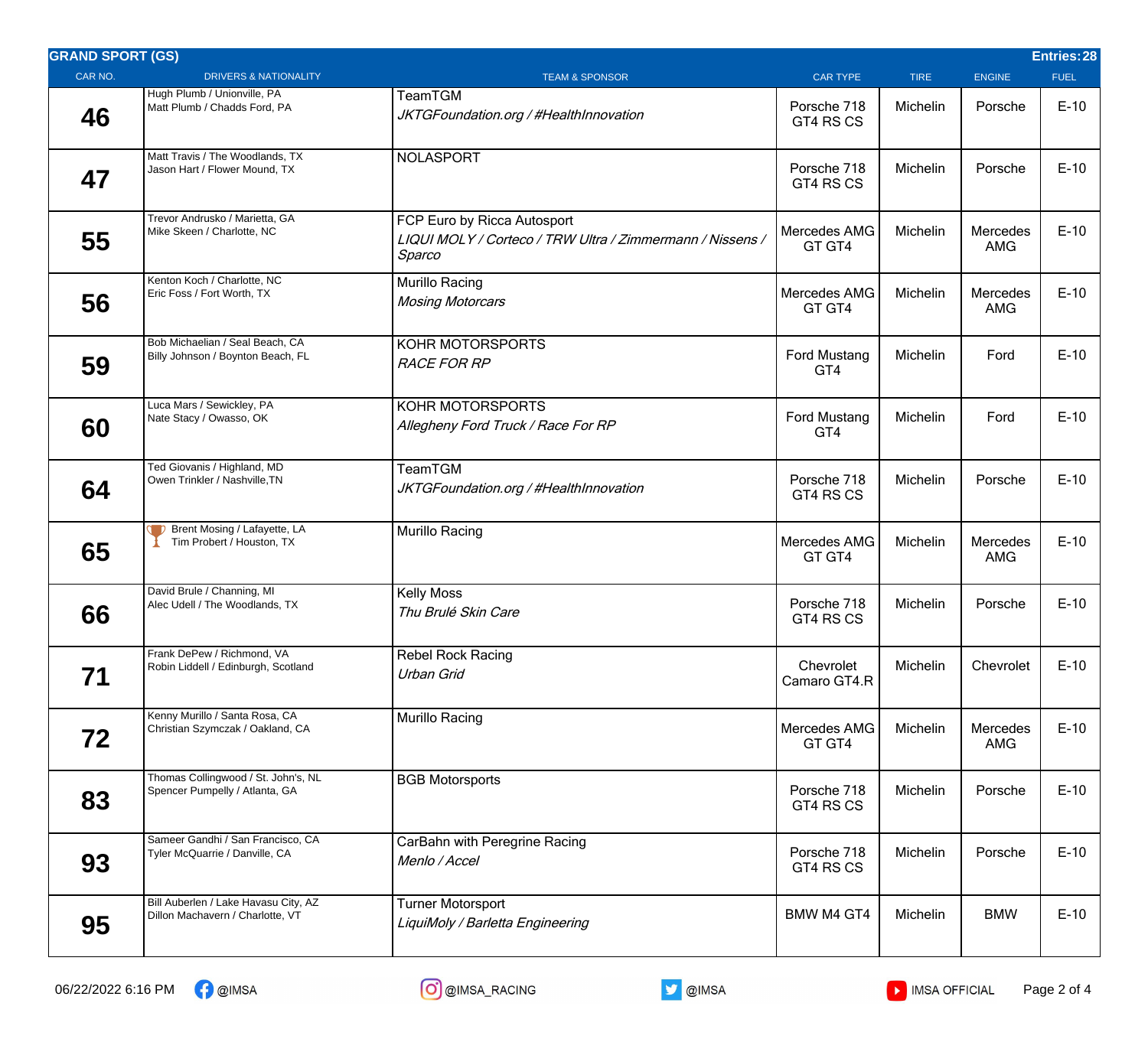| <b>GRAND SPORT (GS)</b>  |                                                                                 |                                                                                                |                                              |             |               | <b>Entries:28</b>  |
|--------------------------|---------------------------------------------------------------------------------|------------------------------------------------------------------------------------------------|----------------------------------------------|-------------|---------------|--------------------|
| CAR NO.                  | <b>DRIVERS &amp; NATIONALITY</b>                                                | <b>TEAM &amp; SPONSOR</b>                                                                      | <b>CAR TYPE</b>                              | <b>TIRE</b> | <b>ENGINE</b> | <b>FUEL</b>        |
| 96                       | Robby Foley / Randolph, NJ<br>Vincent Barletta / Canton, MA                     | <b>Turner Motorsport</b><br>LiquiMoly / Barletta Engineering                                   | <b>BMW M4 GT4</b>                            | Michelin    | <b>BMW</b>    | $E-10$             |
| 877                      | Sheena Monk / Newtown, PA<br>Kyle Marcelli / Toronto, ON                        | JG Wentworth Racing by PF Racing<br>JG Wentworth                                               | <b>Ford Mustang</b><br>GT4                   | Michelin    | Ford          | $E-10$             |
| <b>TOURING CAR (TCR)</b> |                                                                                 |                                                                                                |                                              |             |               | <b>Entries: 16</b> |
| CAR NO.                  | <b>DRIVERS &amp; NATIONALITY</b>                                                | <b>TEAM &amp; SPONSOR</b>                                                                      | <b>CAR TYPE</b>                              | <b>TIRE</b> | <b>ENGINE</b> | <b>FUEL</b>        |
|                          | Taylor Hagler / San Antonio, TX<br>Michael Lewis / Laguna Beach, CA             | Bryan Herta Autosport w/ Curb Agajanian<br>Hyundai Elantra N                                   | Hyundai Elantra<br>N TCR                     | Michelin    | Hyundai       | $E-10$             |
| $\overline{2}$           | AJ Muss / Rumson, NJ<br>Ryan Norman / Estero, FL                                | Bryan Herta Autosport w/ Curb Agajanian                                                        | Hyundai Elantra<br>N TCR                     | Michelin    | Hyundai       | $E-10$             |
| 5                        | Roy Block / Winter Park, FL<br>Tim Lewis / Boca Raton, FL                       | <b>KMW Motorsports with TMR Engineering</b><br>Alfa Romeo of Daytona / Hammer Nutrition / AERO | Alfa Romeo<br>Giulietta Veloce<br><b>TCR</b> | Michelin    | Alfa Romeo    | $E-10$             |
| 15                       | Alex Rockwell / Colts Neck, NJ<br>Denis Dupont / Montreal, QC                   | Belgard & Techniseal Racing                                                                    | Audi RS3 LMS<br><b>DSG</b>                   | Michelin    | Audi          | $E-10$             |
| 17                       | Chris Miller / Minneapolis, MN<br>Mikey Taylor / Pretoria, South Africa         | Unitronic JDC-Miller MotorSports<br>Liqui Moly                                                 | Audi RS3 LMS<br><b>SEQ</b>                   | Michelin    | Audi          | $E-10$             |
| 19                       | Rory van der Steur / Chesapeake City, MD<br>Tyler Gonzalez / St. Cloud, FL      | VAN DER STEUR RACING<br><b>EFC Systems Inc</b>                                                 | Hyundai<br><b>Veloster N TCR</b>             | Michelin    | Hyundai       | $E-10$             |
| 26                       | Travis Hill / Ottawa, Ontario<br>Eddie Killeen / Buffalo, NY                    | <b>TWOth Autosport</b><br>Wilmington Trust / Shopify                                           | Audi RS3 LMS<br><b>TCR</b>                   | Michelin    | Audi          | $E-10$             |
| 33                       | Mark Wilkins / Mulmur, ON<br>Robert Wickens / Guelph, ON                        | Bryan Herta Autosport w/ Curb Agajanian<br>Hyundai Elantra N                                   | Hyundai Elantra<br>N TCR                     | Michelin    | Hyundai       | $E-10$             |
| 48                       | Ron Tomlinson / Ottawa, ON<br>Nick Looijmans / Ontario, Canada                  | <b>TWOth Autosport</b><br>Tomlinson Motorsports / Shop App                                     | Audi RS3 LMS<br><b>TCR</b>                   | Michelin    | Audi          | $E-10$             |
| 54                       | Michael Johnson / Mount Morris, MI<br>Stephen Simpson / Cape Town, South Africa | Michael Johnson Racing w/ Bryan Herta Autosport<br><b>Universal Coating</b>                    | Hyundai Elantra<br>N TCR                     | Michelin    | Hyundai       | $E-10$             |
| 61                       | Gavin Ernstone / Las Vegas, NV<br>Jon Morley / San Francisco, CA                | Road Shagger Racing<br>Clear Title / Simply Vegas / Streamline Home Loans                      | Audi RS3 LMS<br><b>SEQ</b>                   | Michelin    | Audi          | $E-10$             |